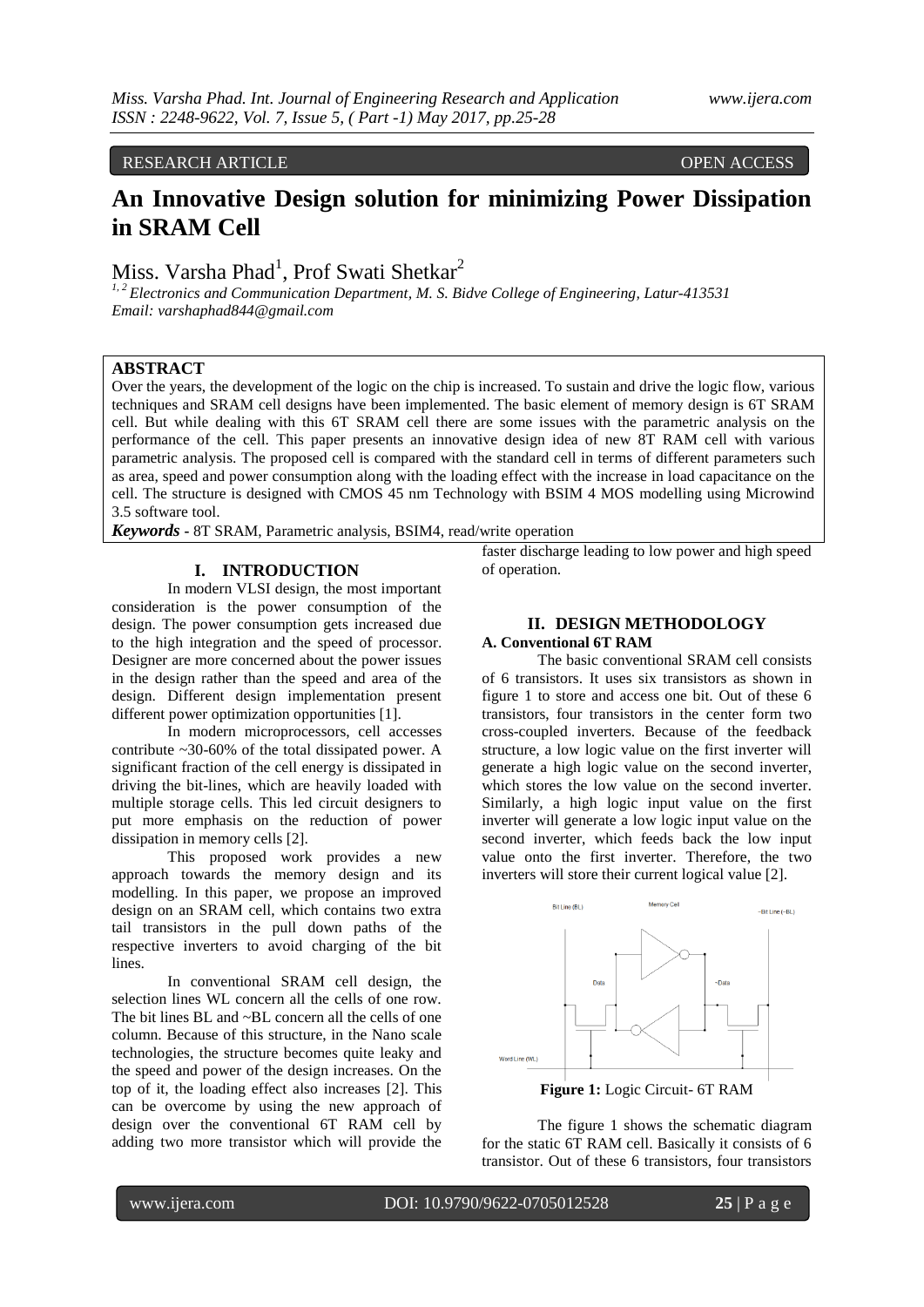in the centre form two cross-coupled inverters. Because of the feedback structure, a low logic value on the first inverter will generate a high logic value on the second inverter, which stores the low value on the second inverter.



**Figure 2:** Schematic design - 6T RAM Cell

SRAM uses two stable latch circuitry to store each bit. Each bit is stored in two crosscoupled inverters, formed by four transistors. This storage cell has two stable states which are used to denote 0 and 1. Two additional access transistor control the access to the storage cell during read and write operations. The physical design of the conventional 6T RAM cell is shown in figure 3.



# **B. Proposed 8T RAM Cell.**

In the proposed design, we are improving the power and speed, which contains two extra tail transistors in the pull down paths of the respective inverters to avoid charging of the bit lines. During write or read mode at least one of the tail transistors will be turned off to disconnect the driving path of respective inverters. Microwind 3.5 EDA tool is used for the physical design and DSCH 3.5 is used for the schematic design. The tool is used to analyse the performance of the proposed structure with 32 m Technology. The schematic of the proposed 8T SRAM cell is shown in Figure 4.



**Figure 4:** Proposed 8 T RAM design

This cell uses the same 6T SRAM structure for the writing operation. During write, the PMOS and NMOS transistors of the inverters can be maintained at the minimum width as the read operation is separated. The physical design of the proposed 8T SRAM cell is shown in Figure 5.



**Figure 5**: Physical design of 8T RAM cell

### **III. RESULT AND DISCUSSION: For Write Mode**

In conventional SRAM cell, the bit lines consume more power because of long lengths with large capacitances.

Write "1" mode: To write "1", bit line BL is set to "0" and the word line is enabled

Values 1 or 0 must be placed on Bit Line, and the data inverted value on ~Bit Line. Then the selection Word Line goes to 1. When the selection Word Line returns to 0, the RAM is in a memory state.

Write "0" mode: To write "0", bit line BL is set to VDD and word line is enabled.

#### **SIMULATION.**

The simulation parameters correspond to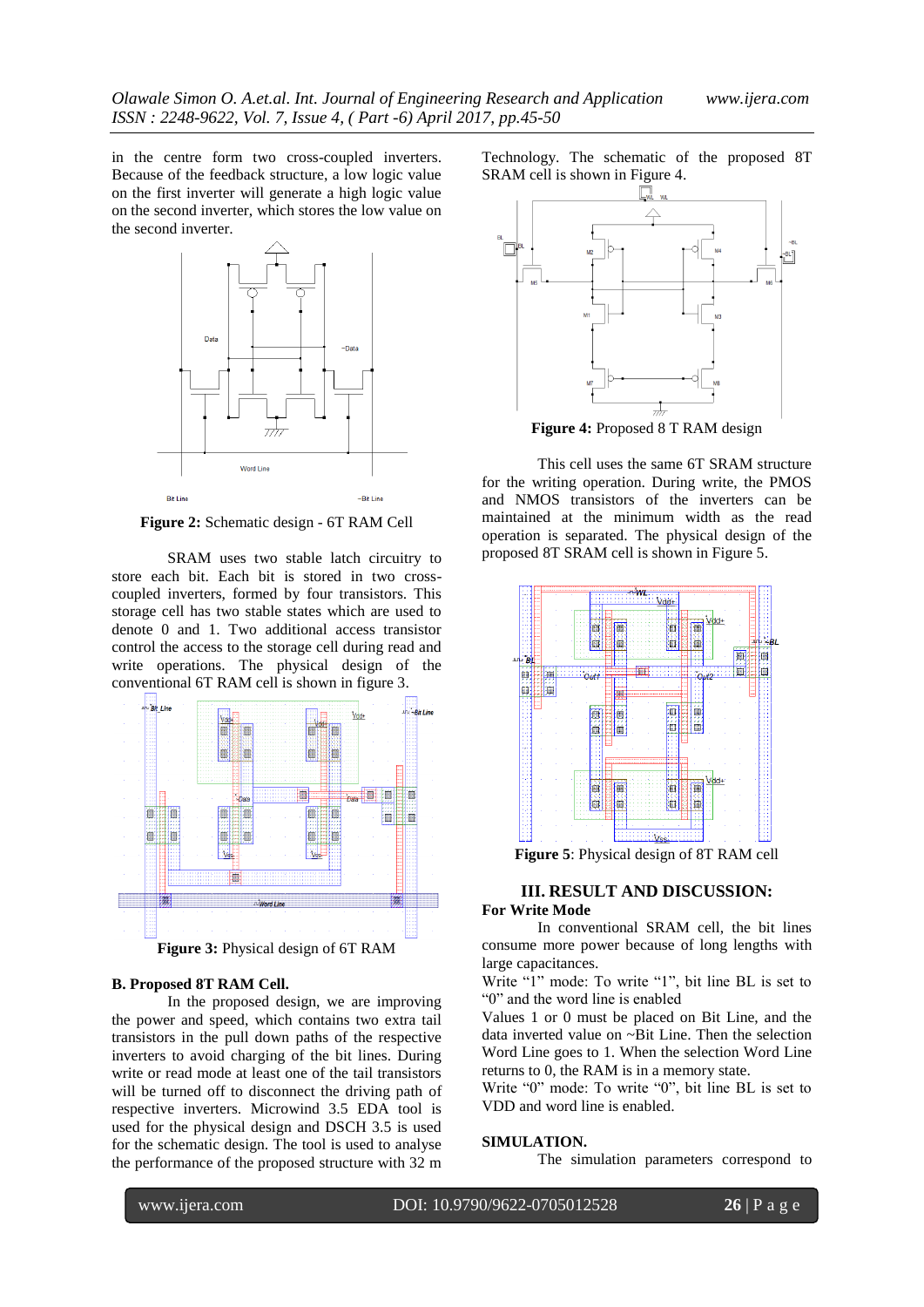the read and write cycle in the RAM. The simulation steps proposed in figure below consist in writing a 0, a 1, and then reading the 1. In a second phase, we write a 1, a 0, and read the 0. The Bit Line and ~Bit Line signals are controlled by pulses. The floating state is obtained by inserting the letter "x" instead of 1 or 0 in the description of the signal.



For finding out the effect of increase of VDD on the RAM cell, the parametric analysis is done on both the cells. Parametric Analysis for 6T and 8T RAM cell design is shown below;



6T RAM

The figure 8 above shows the parametric analysis for 6T conventional 6T RAM cell.

Here the voltage applied to the cell is increasing in step by step from 0v to 1 V in the step of 0.20V. The cell consume maximum power dissipation of 0.123 mW. It means that while increasing the voltage to a cell form lower voltage the higher voltages, the cell consumes more power in case of conventional 6T RAM.



**Figure 9:** Parametric analysis-power dissipation (8T RAM\_proposed design)

Here in the figure 9, the voltage applied to the cell is increasing in step by step from 0v to 1V in the step of 0.20V. The cell consume maximum power dissipation of 0.084 mW. It means that while increasing the voltage to a cell form lower voltage to the higher voltages, the cell consumes more power in case of conventional 6T RAM.

The comparison form the simulation result is provided with the table below. Here we can easily understand the change in voltage with the power dissipation of the cell.

| <b>6T RAM Cell</b> |             | <b>Proposed 8T RAM Cell</b> |             |
|--------------------|-------------|-----------------------------|-------------|
| vdd(V              | power(mWatt | vdd(V                       | power(mWatt |
|                    |             |                             |             |
| 0.000              | 0.021       | 0.000                       | 0.001       |
| 0.200              | 0.071       | 0.200                       | 0.084       |
| 0.400              | 0.097       | 0.400                       | 0.074       |
| 0.600              | 0.123       | 0.600                       | 0.067       |
| 0.800              | 0.083       | 0.800                       | 0.061       |
| 1.000              | 0.024       | 1.000                       | 0.032       |

**TABLE I :** The power dissipation of the Ram cell.

**TABLE II.** The power utilization of the Ram cell.

| <b>Power Dissipation - 6T   Power Dissipation</b> |                 |
|---------------------------------------------------|-----------------|
| <b>RAM</b>                                        | proposed 8T RAM |
| $3.609$ uW                                        | $1.470$ uW      |

**TABLE III.** Area utilization of the Ram cell.

| Area for 6T RAM  | Area for proposed 8T<br><b>RAM</b> |
|------------------|------------------------------------|
| $\sqrt{2.7}$ um2 | $2.8$ um $2.$                      |